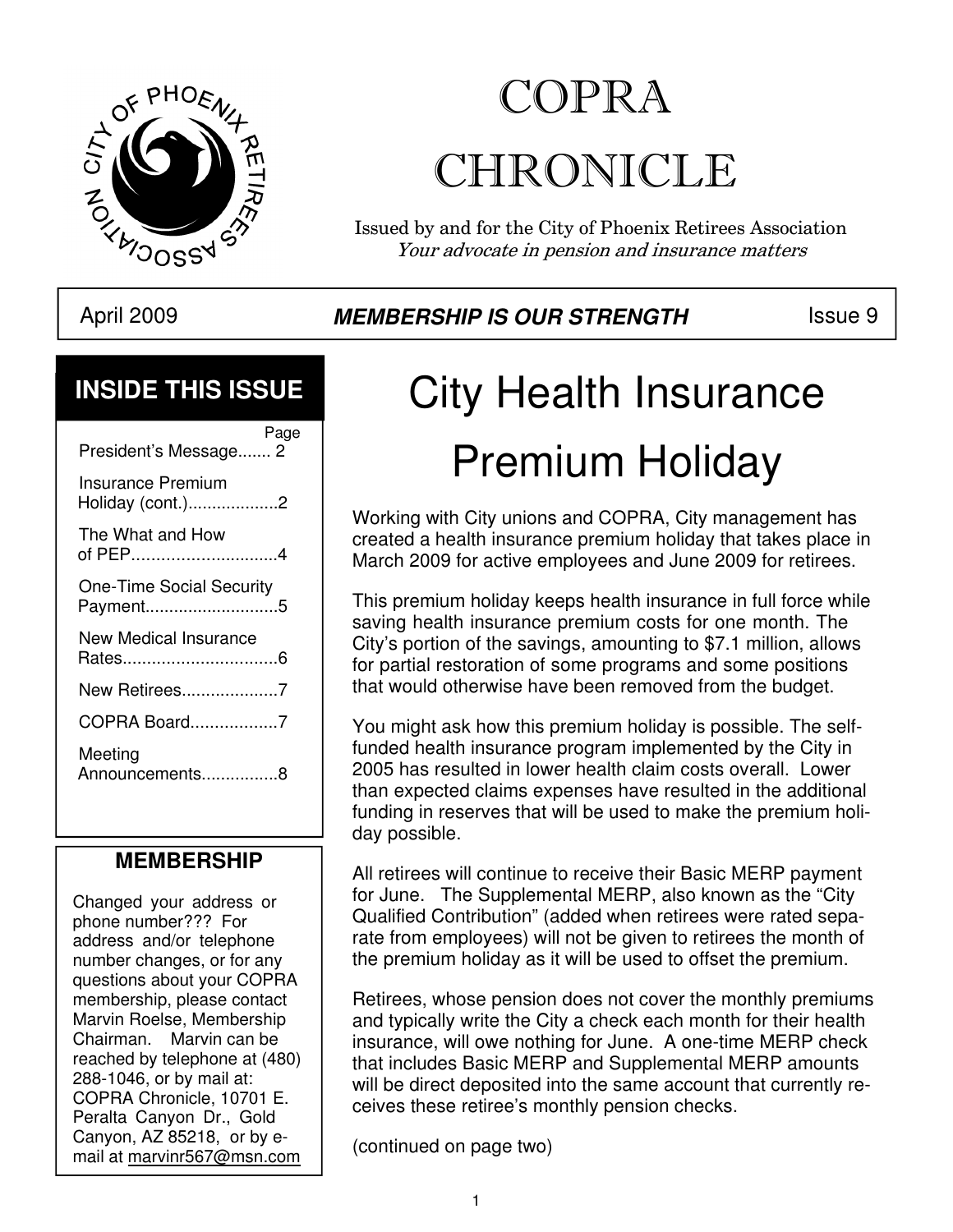## President's Message

If you will indulge me I want to dedicate this message to a lot of different people. I will start with the men and women who commit many long hours and in some cases days to the work of COPRA. I am reminded of this once again on the imminent departure from the Chronicle Editor post of our dear friend Kathy Erickson. Kathy, for multiple years now, has dedicated herself to this function even though she is also working hard with her real estate business. Yes, she is also still working but finds time for her fellow retirees. It appears that soon we will have a new Editor for the Chronicle but it is people like Kathy, behind the scenes, who really make this organization work. We will truly miss her focused commitment to the Editor role and wish her well as she moves on with other adventures. There are others behind the scenes like Marvin Roelse who also do what it takes to make COPRA function smoothly. Some of you probably saw Marvin at the last General Meeting in March either collecting dues or taking pictures for our new upcoming website.

Yes, we are about to embark on a terrific new website thanks to the efforts of some of our newest Board members, Sue Stites and Karen Clifford-Anderson, and help from some of the seasoned members like Gary Gross giving assistance as needed. Again, it is people like the ones I have mentioned who make it happen for everyone. I also cannot leave out another of our newest members, Kerry Wangberg, who planned and hosted one terrific meeting last month giving over 200 retirees who attended a great update on the Pension System and work of the Retirement Board. A big thank you to Donna Buelow and her COPERS staff as well for taking the time to put the presentation together, along with Ryan Harvey of RV Kuhns and Associates who enlightened us on the economy and current impacts to the retirement system investments. Before I forget, also thank you to Libby Bissa, the newly elected Chair of the COPERS Board, for attending to lend her assistance.

Well, in closing you will see in the month of May another commitment fulfilled by two other volunteer members of our board, Laura Ross and Al Zielinski. Laura, as our Vice-President, with assistance from Al, serve on the City's Health Care Task Force and they are gearing up for a great update for retirees in May working with the City's Personnel Department. You need to put this meeting on your calendar if it is not already there for May 21<sup>st</sup>. I wish all of you continued good health and positive growth as you venture forward in your retirement years.

Jack Thomas President

## Insurance Premium Holiday

(continued from page one)

The new medical insurance rates for 2009-10 are published in a chart in this newsletter on page six. For the first time this coming year, the HMO rates vary by provider based on true costs for each plan.

More information and a full question and answer session will be provided at our COPRA General Meeting on Benefits, which will be held on Thursday, May 21, starting at 1:30 p.m. at the Washington Adult Center, 2240 W. Citrus Way, Phoenix. The Personnel Department will have representatives there to make a presentation and answer your questions. Put this date on your calendar now and plan to attend.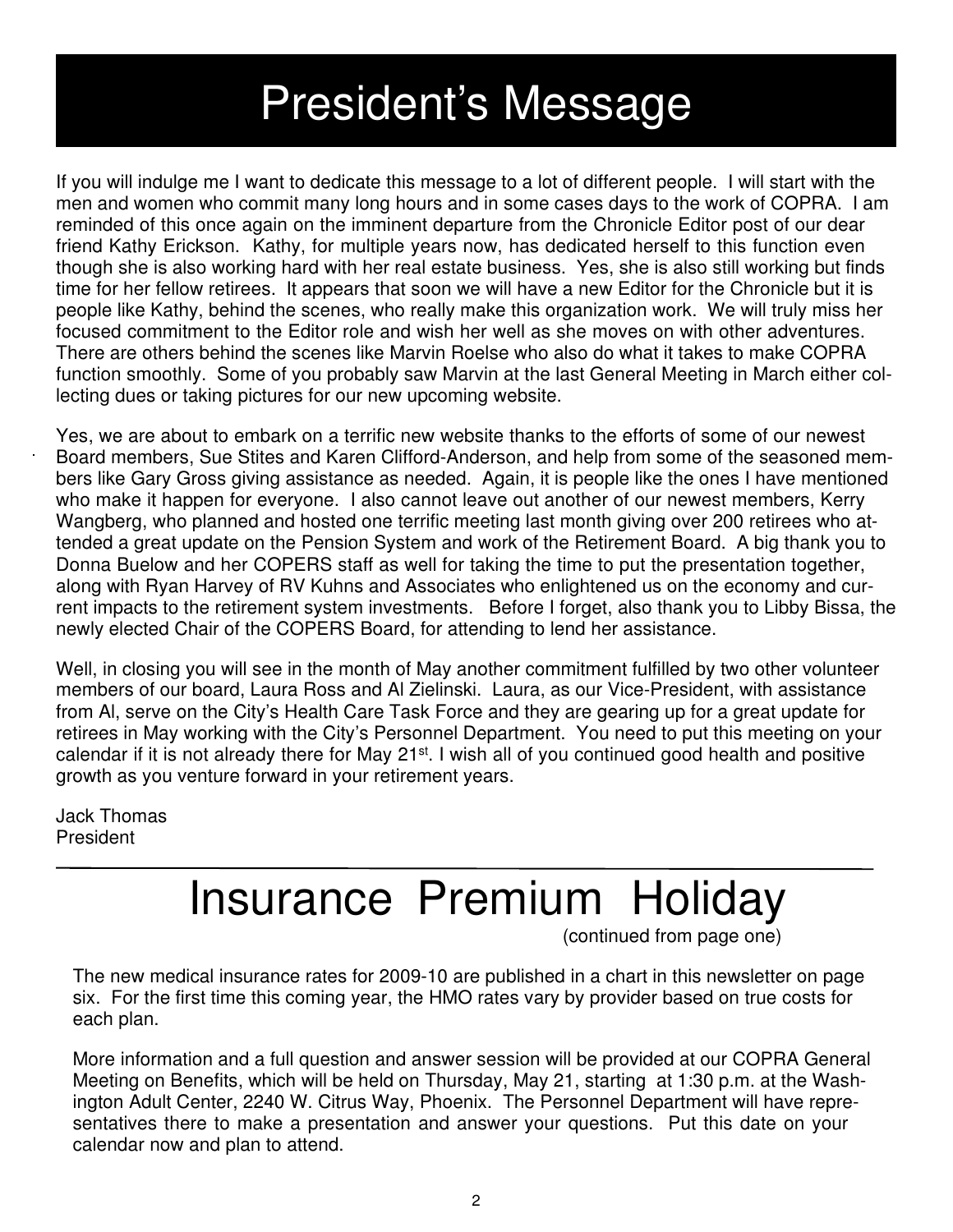## **Delinquent Dues**

The COPRA By-Laws, Article VIII, states that "If dues are not paid by May 1 of each year, membership will terminate." Please don't let that happen to you. You don't want to stop receiving the monthly Chronicle which provides the latest news regarding your pension, health insurance, social security, and important membership meetings. It is vital in these times that our membership base remains strong.

#### **Check the mailing label on this Chronicle for the "Dues Paid Thru:" year. If that year is "2008", you need to renew your COPRA membership now**.

The 2009 dues are \$7.00 for Singles and \$10.00 for Couples. You can also prepay to avoid the annual reminder. The Dues Special is still available; if you pay dues for 4 years (\$28.00 Singles; \$40.00 Couples) you get credit for 5 years. To renew your COPRA membership, please send a check payable to "COPRA" to:

> COPRA c/o Marvin Roelse 10701 East Peralta Canyon Drive Gold Canyon, AZ 85218

## New Chronicle Editor

 I am happy to announce that Mary Dysinger-Franklin has volunteered to serve as editor of our Chronicle newsletter. Mary will take over beginning with the May 2009 issue and her contact information can be found on page 7. Mary retired in November 2008 where she worked at the Fire Department for over 25 years.

ment and health care issues. As Bette Midler once said, "People are not the best because<br>they work hard. They work hard because they are the best." And you are the best. Know I have had the privilege of working with our COPRA board members and would like to thank them for their hard work and diligence in providing a voice for us regarding our retirethey work hard. They work hard because they are the best." And you are the best! Know that the retirees appreciate you!

Please welcome Mary as our new editor and remember that this is your Chronicle. Send her any articles of general interest. Her email address is franklinjm@gmail.com and her phone number is 602-705-8822.

Kathy Erickson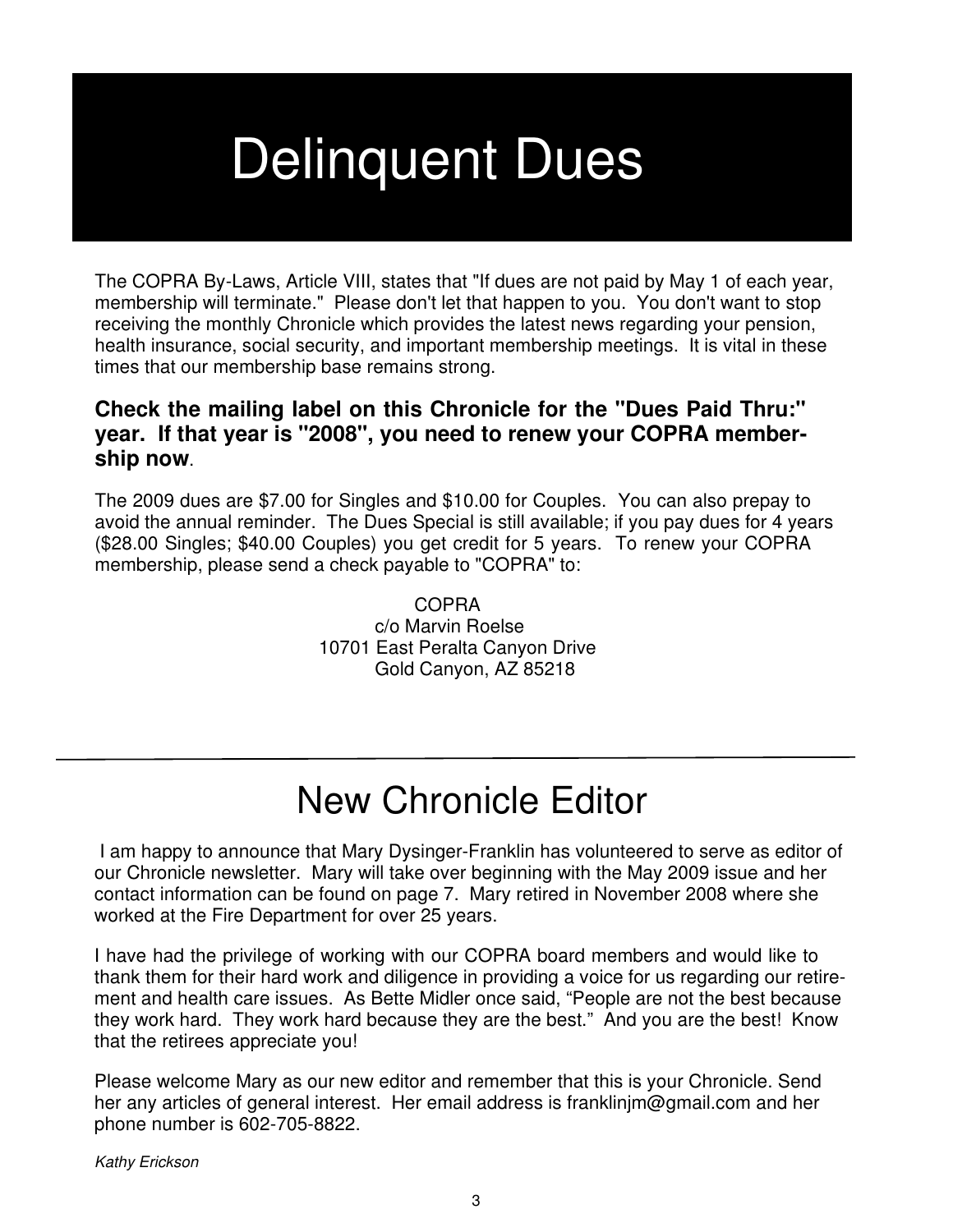## The What and How of PEP

#### **What is PEP?**

The Pension Equalization Program (PEP) was added to the Phoenix City Charter, Chapter XXIV, Section 42, through a vote of the citizens of Phoenix in 1991. PEP is designed to allow for permanent annual pension increases if sufficient monies in the PEP reserve fund exist. Retirees are eligible for PEP increases after having been retired for three years.

PEP is not a Cost of Living Adjustment (COLA) as is, for example, found in Social Security. COLAs are not dependent on rates of return, as is PEP, they are set to mirror a benchmark such as the Consumer Price Index (CPI). An increase in the CPI guarantees an increase in Social Security benefits. There is no such guarantee with PEP.

#### **How is PEP Funded?**

Monies are deposited into the PEP reserve fund if the five calendar year "rolling average annual investment return" for the City of Phoenix Employees Retirement System (COPERS) exceeds 8%. The five calendar year rolling average for 2009 is 2.25%. The table below explains how the 2.25% was arrived at:

| <b>CALENDAR YEAR</b> |                | COPERS RATE OF RETURN |
|----------------------|----------------|-----------------------|
| 2004                 |                | 10.44%                |
| 2005                 |                | 6.74%                 |
| 2006                 |                | 12.10%                |
| 2007                 |                | 7.85%                 |
| 2008                 |                | $-25.88%$             |
|                      | <b>AVERAGE</b> | 2.25%                 |

Because the rate of return did not exceed 8%, no monies will be deposited into the PEP reserve fund in 2009. However, the PEP reserve fund had an approximately \$15 million carryover from 2008 which supported the recent 1.7% PEP increase.

Not all investment returns exceeding 8% are deposited in the PEP reserve fund. Approximately one-half of these monies are deposited into the general retirement account to help fund general pension obligations. The 13<sup>th</sup> check monies are also paid out of the PEP fund. More on the 13<sup>th</sup> Check in the May edition of the Chronicle.

#### **How Are PEP Increases Calculated?**

The Phoenix City Charter sets forth how PEP pension increases are calculated. PEP increases are the lesser of the Phoenix-Mesa Consumer Price Index (CPI) for the prior year or the amount actuarially supported by the PEP reserve fund. The Phoenix-Mesa CPI for 2008 is 3.5%. The PEP increase supported by the PEP reserve fund is 1.7%. Therefore the increase for 2009 is 1.7%, the lessor of the two amounts.

Adjustments appeared in the April 1, 2009 pension payments retroactive to January 2009 for eligible retirees. This adjustment will effectively deplete the PEP fund out of which PEP adjustments and the 13th check payments are made.

KerryWangberg Retirement Board Representative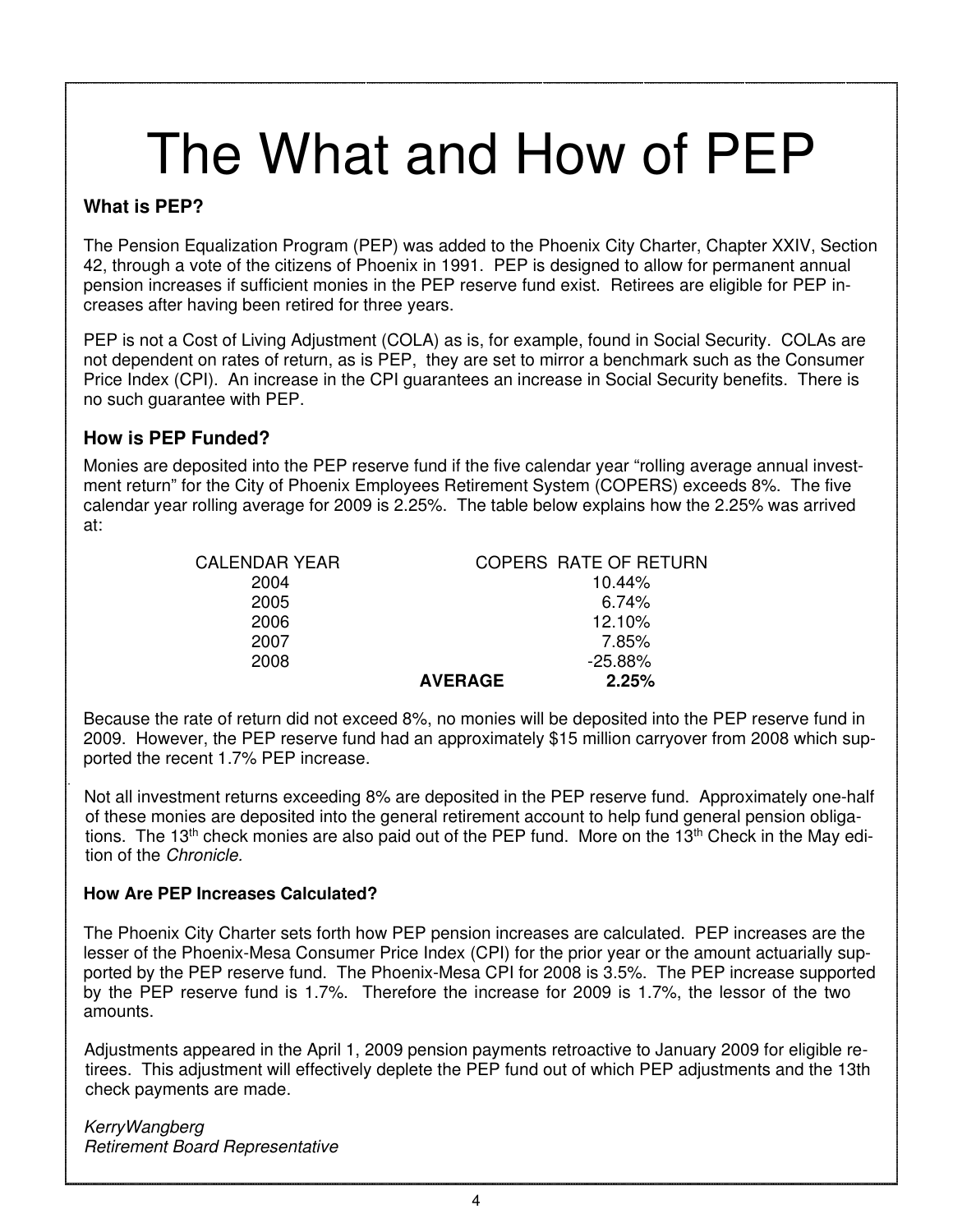## New Parking Meter Rates

Motorists in Phoenix began paying more for all metered parking as the city completes a phasing in of new rates.

Although the City Council approved an increase of 90 cents per hour in December, full enforcement did not begin until March 16 because the 2,300 meters had to be recalibrated.

Under the new plan, hourly rates increase to \$1.50 and enforcement is extended from 8 a.m. to 8 p.m. Monday through Saturday. Previously, the hourly rate was 60 cents and the meters were enforced from 8 a.m. to 5 p.m. Monday through Friday.

The increase is the first since 1992 when motorists paid 40 cents an hour. It also is the first time since 1984 that meters have been enforced on Saturdays.

In addition to the rate adjustment, the city is looking into possibly increasing the fine for parking violations to \$60 with a prompt payment discount of \$30. Currently, the fine is \$31 and the discount is \$15.

New technologies for meters also are being examined, including the use of credit and debit cards. As part of a pilot program, 49 meters at five downtown locations have been converted to accept cards.

They are located on Third Avenue between Adams and Monroe streets; Washington Street between Third and Fourth avenues; Jefferson Street between Second and Third avenues; Second Avenue between Adams and Monroe streets; and Jefferson Street between Third and Fourth avenues.

### Library Book Sale

More than 200,000 books, videos, Cds, DVDs and magazines, priced at \$2 or less, will be on sale at the Friends of the Public Library book sale this month.

The annual sale, 9 a.m. to 5 p.m. Saturday, April 25 and noon to 5 p.m. Sunday, April 26 at the library warehouse, 1330 N. 29th Drive, will benefit the Phoenix Public Library.

On Sunday, all merchandise will be 50 percent off. For more information, visit plfriends.org.

## One-Time Social Security Payment

Social Security recipients will be receiving a \$250 one-time payment sometime in May as part of the federal government's economic recovery program. You don't have to do anything to get the money, which will be sent separately from your regular monthly benefit. You can obtain more information on-line by accessing www.recovery.gov.

 Also, the federal and state withholding rates on your pension check has been lowered effective April 1.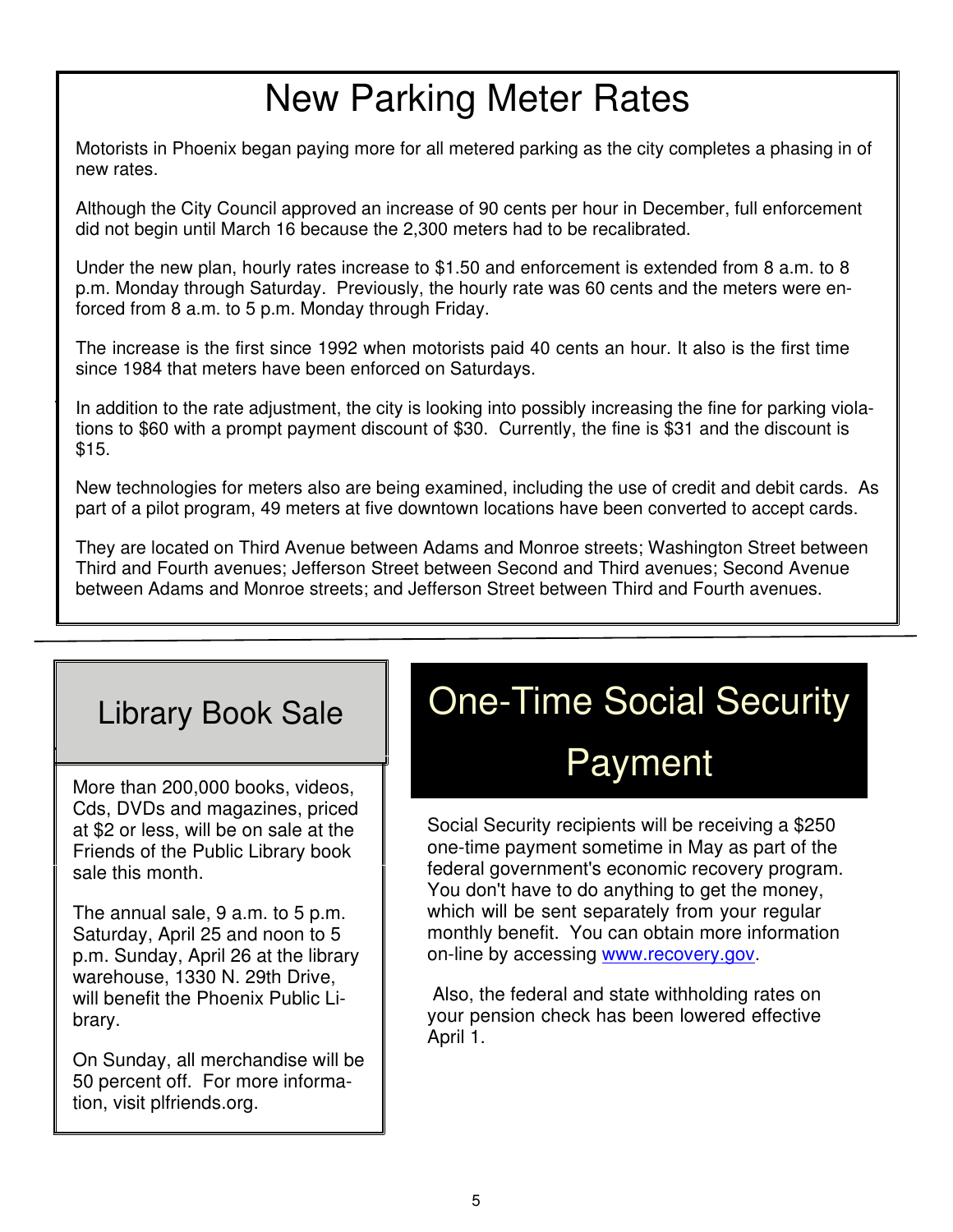### CIGNA Customer Call Centers

### **Now Open Saturdays and Holidays**

Although many businesses are cutting back on service during this harsh economy, CIGNA is the first national health service company to take customer service calls on Saturdays and holidays. Saturday call center hours are 7 a.m. - 6 p.m. Eastern Time and holiday hours are 7 a.m. - 9 p.m. Eastern Time.

The CIGNA customer call center number is found on ID cards: 800-244-6224. CIGNA doesn't expect to see call volumes increase, instead, they expect a week's calls to be spread out over six days rather than five (or in the case of a holiday week, four days). As a result, CIGNA is providing these expanded call center hours at no added cost to the City.

Please let me know if you have questions, Leslie Dewar, SPHR Benefits Supervisor City of Phoenix (602) 534-2202

## Hazardous Waste **Collections**

Phoenix residents can dispose of common hazardous wastes and other items on April 23, 24 and 25 at the North Phoenix Baptist Church, 5757 N. Central Ave. from 8 a.m. to 2 p.m. and on May 14, 15 and 16 at the Desert West Park, 6602 W. Encanto.

The events accept batteries, oil, up to five gallons of paint, antifreeze, pesticides, pool chemicals, computers, five road tires per household, and household appliances that use refrigerants, including refrigerators, freezers, air conditioners and heat pumps. Commercial loads will not be accepted.

The city will pick up household appliances at your home for a fee. For information, send an e-mail to pwserve@phoenix.gov, or visit phoenix.gov/publicworks or call 602-262- 7251 for more information.

Monthly Premiums

## New Medical Insurance Rates 2009-2010

Qualified

#### 2009-10 Monthly Premium Rates Retiree Medical Rates 2009 - 10

|      |                                                                                                            | uwwww<br>City       |    | (City Contribution Applied) |     |                           |    |                           |  |  |
|------|------------------------------------------------------------------------------------------------------------|---------------------|----|-----------------------------|-----|---------------------------|----|---------------------------|--|--|
| Code | <b>Medicare and Dependent Status</b>                                                                       | <b>Contribution</b> |    | <b>CIGNA</b><br><b>HMO</b>  |     | <b>BCBS</b><br><b>HMO</b> |    | <b>BCBS</b><br><b>PPO</b> |  |  |
| A    | Single - Retiree (or Survivor) only, not on Medicare                                                       | \$105.00            | \$ | 513.50                      | \$. | 467.27                    | \$ | 472.91                    |  |  |
| B    | Family - Retiree and all dependents not on Medicare<br>Family - Retiree not on Medicare, all dependents on | \$375.00            |    | \$1,407.53                  |     | \$1,274.30                |    | \$1,290.51                |  |  |
| C    | Medicare                                                                                                   | \$260.00            | \$ | 939.96                      | \$  | 850.27                    | \$ | 861.16                    |  |  |
| D    | Single - Retiree (or Survivor) only, on Medicare<br>Family - Retiree with Medicare, any dependent not on   | \$90.00             | \$ | 438.85                      | \$. | 399.32                    | \$ | 404.16                    |  |  |
| F    | Medicare                                                                                                   | \$245.00            | \$ | 846.61                      | \$. | 765.02                    | \$ | 774.80                    |  |  |
| F    | Family - Retiree and all dependents on Medicare                                                            | \$235.00            | \$ | 822.72                      | \$. | 743.66                    | \$ | 753.27                    |  |  |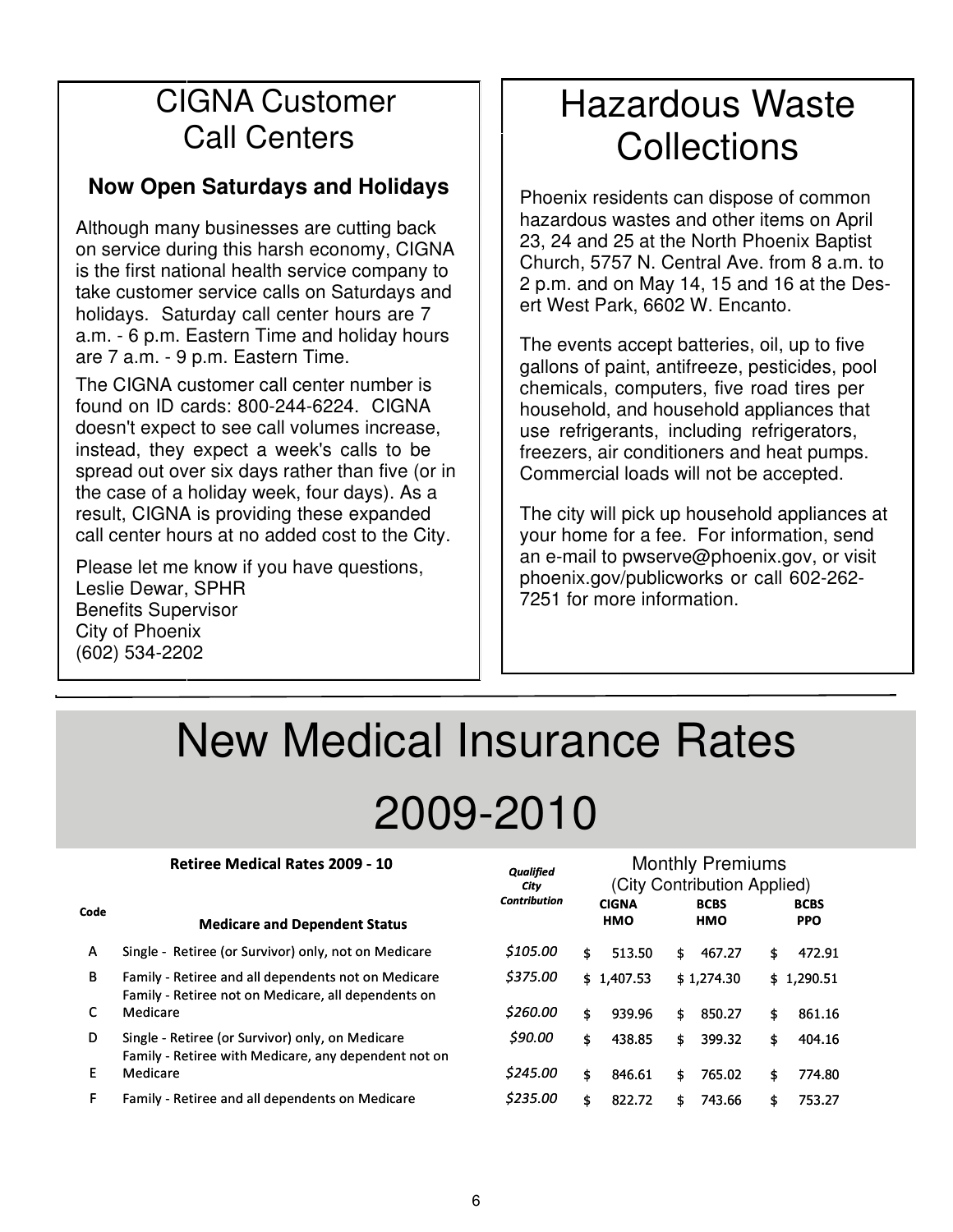In Remembrance

Otherine Beaver 12/19/2008, survivor<br>D. Madge Mowry 01/18/2009, survivor Pauline Gordon 01/28/2009, survivor Lazaro Huerta 02/24/2009 Margaret Armstrong 01/20/2009 Joan A. Lyons 02/24/2009 Theodora L. Wilkins 02/24/2009, survivor Marvin Flatt 02/25/2009 Irma R. Klocke 03/01/2009 Lupe P. Lechuga 03/01/2009 Kenneth B. Dunlap 03/02/2009 John M. Watson 03/10/2009 John J. Kaminski 03/13/2009 Francis Thumma 03/13/2009 Frances E Hughes 03/14/2009, survivor Robert O. Amaral 03/16/2009 George A. Young Jr. 03/17/2009 Ramon Limon 03/24/2009

Mary Garcia 11/24/2008, survivor<br>Otherine Beaver 12/19/2008, survivor 01/18/2009, survivor

#### HEALTH AND COMPASSION

We care about our members and their families. If someone in your family is ill, whether at home or in a care facility, or if a loved one has passed away, please call Mary Dysinger-Franklin at (602) 705-8822

## Recent Retirees

 George Armenta Deborah Arriaga James Berdick Peter Cohen Timothy Crafton Daniel Denney Mary Drakle William Gascon Richard Lomeli S. Diane Parker Dwayne Rogers Teofilo Somera, Jr

### **COPRA BOARD**

| President:                                |  |                                                       |  |  |
|-------------------------------------------|--|-------------------------------------------------------|--|--|
|                                           |  |                                                       |  |  |
| <b>Vice President:</b>                    |  | Laura Ross (623) 878-3334                             |  |  |
|                                           |  | E-mail jross50@gmail.com                              |  |  |
| Treasurer:                                |  | Gary Gross (602) 992-7495                             |  |  |
|                                           |  | E-mail gwgross1@cox.net                               |  |  |
| Secretary:                                |  | Barbara Kellogg (623) 322-5227                        |  |  |
|                                           |  |                                                       |  |  |
| <b>Board Members:</b>                     |  | Donna Lewis(480) 361-8784                             |  |  |
|                                           |  |                                                       |  |  |
|                                           |  |                                                       |  |  |
|                                           |  | E-mail al.zielinski@cox.net                           |  |  |
|                                           |  | Jim Flanagan (480) 497-8317                           |  |  |
|                                           |  | E-mail jamesaflanagan@gmail.com                       |  |  |
|                                           |  |                                                       |  |  |
|                                           |  |                                                       |  |  |
|                                           |  | Karen Clifford-Anderson (623) 772-7472                |  |  |
|                                           |  | E-mailkcliffander@yahoo.com                           |  |  |
|                                           |  | Kerry Wangberg(480) 893-2794                          |  |  |
|                                           |  |                                                       |  |  |
| Benefits Committee Chair &.               |  |                                                       |  |  |
| <b>Health Task Force:</b>                 |  |                                                       |  |  |
| Retirement Board Rep:                     |  |                                                       |  |  |
|                                           |  | Kerry Wangberg(480) 893-2794                          |  |  |
| Member Support and Social Chair::         |  |                                                       |  |  |
|                                           |  | Donna Lewis (480) 361-8784                            |  |  |
| Membership Chair:                         |  | Marvin Roelse (480) 288-1046                          |  |  |
|                                           |  | E-mailmarvinr567@msn.com                              |  |  |
| Chronicle Editor:                         |  | Mary Dysinger-Franklin  (602)705--8822                |  |  |
|                                           |  | E-mailfranklinjm@gmail.com                            |  |  |
|                                           |  | Past President: John Burke (ex officio)(928) 427-9461 |  |  |
| COPRA website:                            |  |                                                       |  |  |
|                                           |  | City Retirement Systems (COPERS)(602) 534-4400        |  |  |
|                                           |  |                                                       |  |  |
| <b>COPMEA</b>                             |  |                                                       |  |  |
| COPERS website: www.phoenix.gov/phxcopers |  |                                                       |  |  |

#### **Chronicle Article Deadline**

Please be advised that the deadline for submitting articles for the Chronicle is the **25th day of the month** before you want the article to appear. Any member may submit material for publication, but the Editor will determine what will appear in the final copy based upon suitability and available space.

This is your Chronicle! Help us by submitting articles of general interest. Tell us about yourself, your family, an interesting trip or hobby. Suggestions are always welcomed. E-mail to: franklinjm@gmail.com

Or mail to: Mary Dysinger-Franklin 6208 E. Desert Cove Scottsdale, AZ 85254

#### **Disclaimer**

Acceptance of advertisements or articles in the COPRA Chronicle does not constitute an endorsement by COPRA of goods or services.